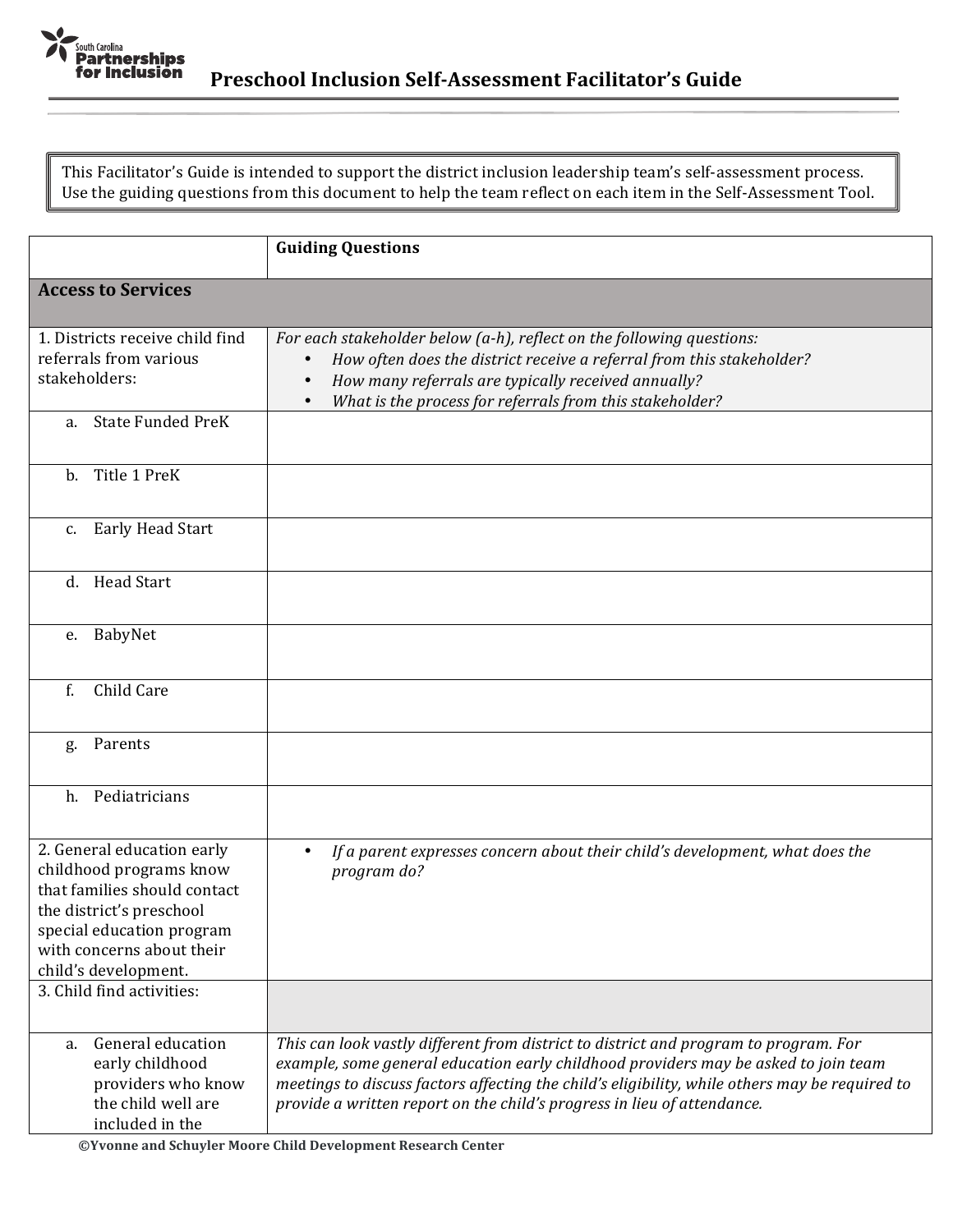|                                                                                                                                                                                                                                | <b>Guiding Questions</b>                                                                                                                                                                                                                                                                                                                          |
|--------------------------------------------------------------------------------------------------------------------------------------------------------------------------------------------------------------------------------|---------------------------------------------------------------------------------------------------------------------------------------------------------------------------------------------------------------------------------------------------------------------------------------------------------------------------------------------------|
| eligibility<br>determination<br>process.                                                                                                                                                                                       | For your district, how are these teachers included in this process?<br>$\bullet$<br>How often does this happen and is this protocol standard/consistent?                                                                                                                                                                                          |
| Parents are included<br>$\mathbf{b}$ .<br>in the eligibility<br>determination<br>process.                                                                                                                                      | What does the initial outreach to parents look like?<br>$\bullet$<br>How does your district explain this process to families and review potential options<br>٠<br>and outcomes?<br>How are parents updated during this process? Is communication with families<br>٠<br>timely and ongoing?<br>Are families included in assessment gathering?<br>٠ |
| District has intake<br>$C_{\cdot}$<br>procedures                                                                                                                                                                               | What does the district intake procedure look like?<br>٠<br>Is it standard and consistent?<br>٠                                                                                                                                                                                                                                                    |
| 4. District has an agreement<br>with the local Head Start<br>Grantee(s) to provide special<br>education supports and<br>services to children placed in<br>Head Start classrooms.                                               | Does your district have a Memorandum of Understanding/Agreement (MOU) with<br>$\bullet$<br>Head Start in place?<br>How long have they had this MOU?<br>٠<br>Is your district aware of the current data on special education services in their<br>$\bullet$<br>local Head Start classrooms?                                                        |
| 5. District is aware of the<br>general education early<br>childhood programs within<br>the district attendance zone.                                                                                                           | Who has this information?<br>$\bullet$<br>How does the district collaborate with these programs?                                                                                                                                                                                                                                                  |
| 6. District is prepared to<br>provide itinerant supports<br>and services to eligible<br>children within general<br>education early childhood<br>programs in the community.                                                     | What is the existing structure/service delivery model for your district's itinerant<br>$\bullet$<br>services?                                                                                                                                                                                                                                     |
| 7. A continuum of placements<br>is available for each child<br>based on the individual needs<br>and placement in the general<br>education early childhood<br>program is the first<br>placement considered for all<br>children. | What placements are available in your district?<br>٠<br>Where are children going most often?<br>$\bullet$<br>Where are they going least often?<br>Are children with disabilities being "turned away" from some programs? Why?<br>Where are related services provided?                                                                             |
| 8. If a full-day program is<br>available for preschool<br>students without IEPs, the<br>same option exists for<br>students with IEPs.                                                                                          | What programs does your district offer for preschool students?<br>٠<br>Are your programs full-day or half-day?<br>Do students with IEPs have access to full-day programs?<br>٠<br>$\circ$ If not, why?                                                                                                                                            |
| <b>Collaboration</b>                                                                                                                                                                                                           |                                                                                                                                                                                                                                                                                                                                                   |
| 1. General education early<br>childhood providers are part<br>of:                                                                                                                                                              |                                                                                                                                                                                                                                                                                                                                                   |
| a. The development of<br>the IEP                                                                                                                                                                                               | How are general education early childhood teachers involved in:<br>$\bullet$<br>Data collection?<br>$\circ$<br>Goal setting?<br>$\circ$                                                                                                                                                                                                           |

**©Yvonne and Schuyler Moore Child Development Research Center**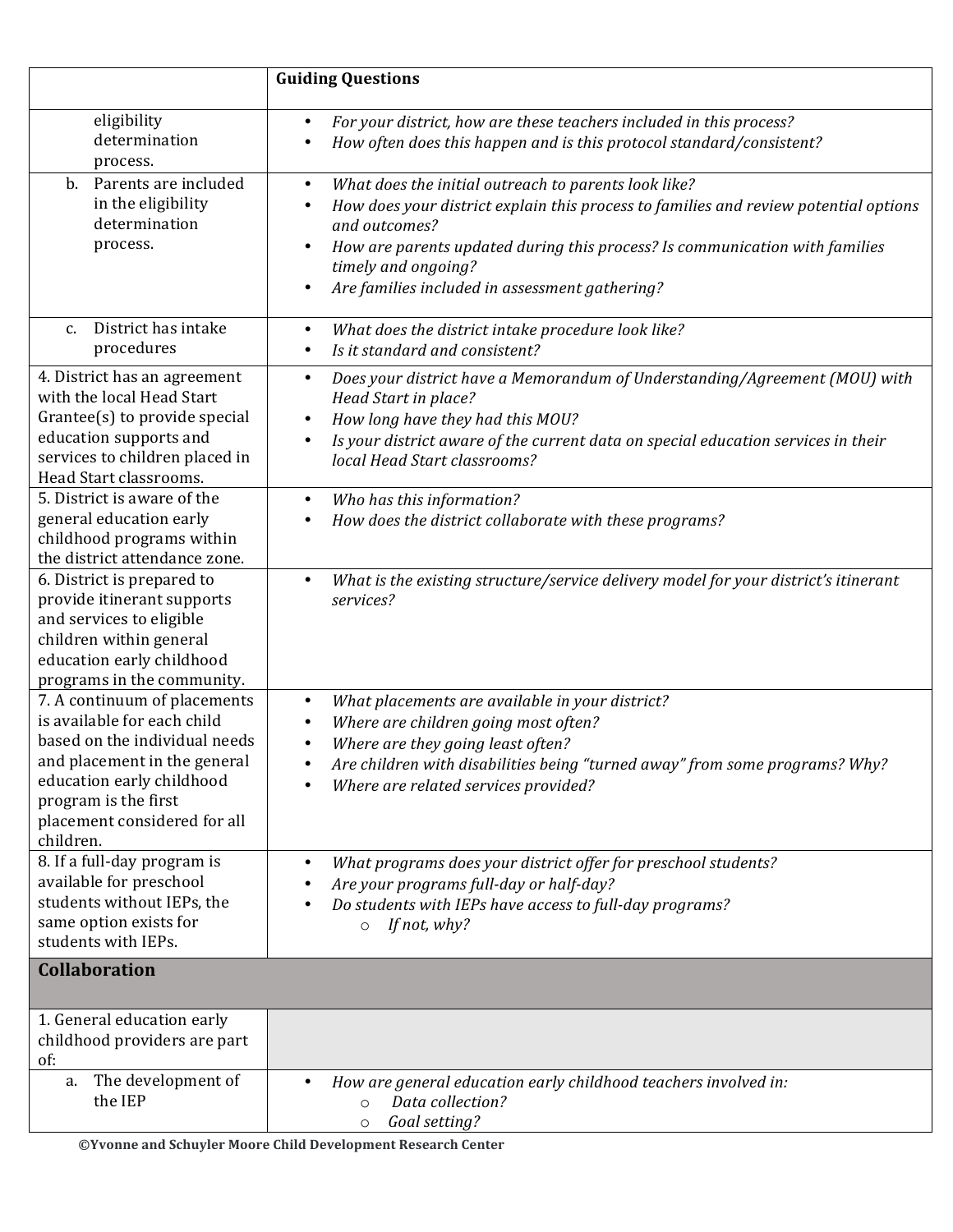|                                                                                                                            | <b>Guiding Questions</b>                                                                                                                                                                                                                                                                                                                                                                                                                                                                                             |
|----------------------------------------------------------------------------------------------------------------------------|----------------------------------------------------------------------------------------------------------------------------------------------------------------------------------------------------------------------------------------------------------------------------------------------------------------------------------------------------------------------------------------------------------------------------------------------------------------------------------------------------------------------|
|                                                                                                                            | How do they participate in the IEP meeting?                                                                                                                                                                                                                                                                                                                                                                                                                                                                          |
| b. The implementation<br>of the IEP                                                                                        | Do general education early childhood teachers have access to the IEP?<br>What does "access" look like? (For example, are they provided with a copy,<br>$\circ$<br>do they need to sign for a copy to borrow, or are they given a summary of<br>the IEP)?<br>How are general education early childhood teachers using the IEP in the<br>classroom?<br>Is the IEP driving instruction/activities? Are general education early childhood<br>$\bullet$<br>teachers incorporating goals into daily curriculum/activities? |
|                                                                                                                            | Are services and supports provided in natural and inclusive environments during<br>٠<br>daily routines and activities?                                                                                                                                                                                                                                                                                                                                                                                               |
| Monitoring of the IEP<br>c.                                                                                                | How are general education early childhood teachers involved in tracking progress<br>$\bullet$<br>towards goals and objectives?<br>How are general education early childhood teachers updated on progress in other<br>areas?<br>Is there systematic, ongoing assessment?                                                                                                                                                                                                                                              |
| 2. Families are a part of:                                                                                                 |                                                                                                                                                                                                                                                                                                                                                                                                                                                                                                                      |
| The development of<br>a.<br>the IEP                                                                                        | How are families supported in knowing and understanding their rights?<br>$\bullet$<br>Is there a process used to invite families to IEP meetings and support attendance?<br>$\bullet$<br>How are families part of data collection and goal setting?<br>$\bullet$                                                                                                                                                                                                                                                     |
| The implementation<br>b.<br>of the IEP                                                                                     | Are parents informed about how the IEP is being incorporated and used in the<br>$\bullet$<br>classroom?<br>How can parents provide input?<br>Are families engaged in opportunities that support and strengthen their knowledge<br>and skills?                                                                                                                                                                                                                                                                        |
| Monitoring of the IEP<br>c.                                                                                                | How are parents updated on progress towards goals and objectives?<br>$\bullet$<br>When/how often are they updated on progress?<br>Is this information delivered in a way that the family can understand and use to<br>make informed choices and decisions?<br>Are families informed about leadership and advocacy skill-building opportunities?<br>$\bullet$                                                                                                                                                         |
| 3. Districts, general education<br>early childhood programs and<br>parents have a process to<br>resolve issues related to: | For each topic below (a-d), reflect on the following questions:<br>How often do issues arise in this area?<br>Are there typical reasons/factors that contribute to this issue?<br>What is the process to resolve this particular issue?<br>How do the stakeholders communicate and collaborate to support resolution?<br>$\bullet$                                                                                                                                                                                   |
| a. Funding                                                                                                                 |                                                                                                                                                                                                                                                                                                                                                                                                                                                                                                                      |
| Transportation<br>b.                                                                                                       |                                                                                                                                                                                                                                                                                                                                                                                                                                                                                                                      |
| Staffing<br>c.                                                                                                             |                                                                                                                                                                                                                                                                                                                                                                                                                                                                                                                      |
| d. Equipment and<br>material                                                                                               |                                                                                                                                                                                                                                                                                                                                                                                                                                                                                                                      |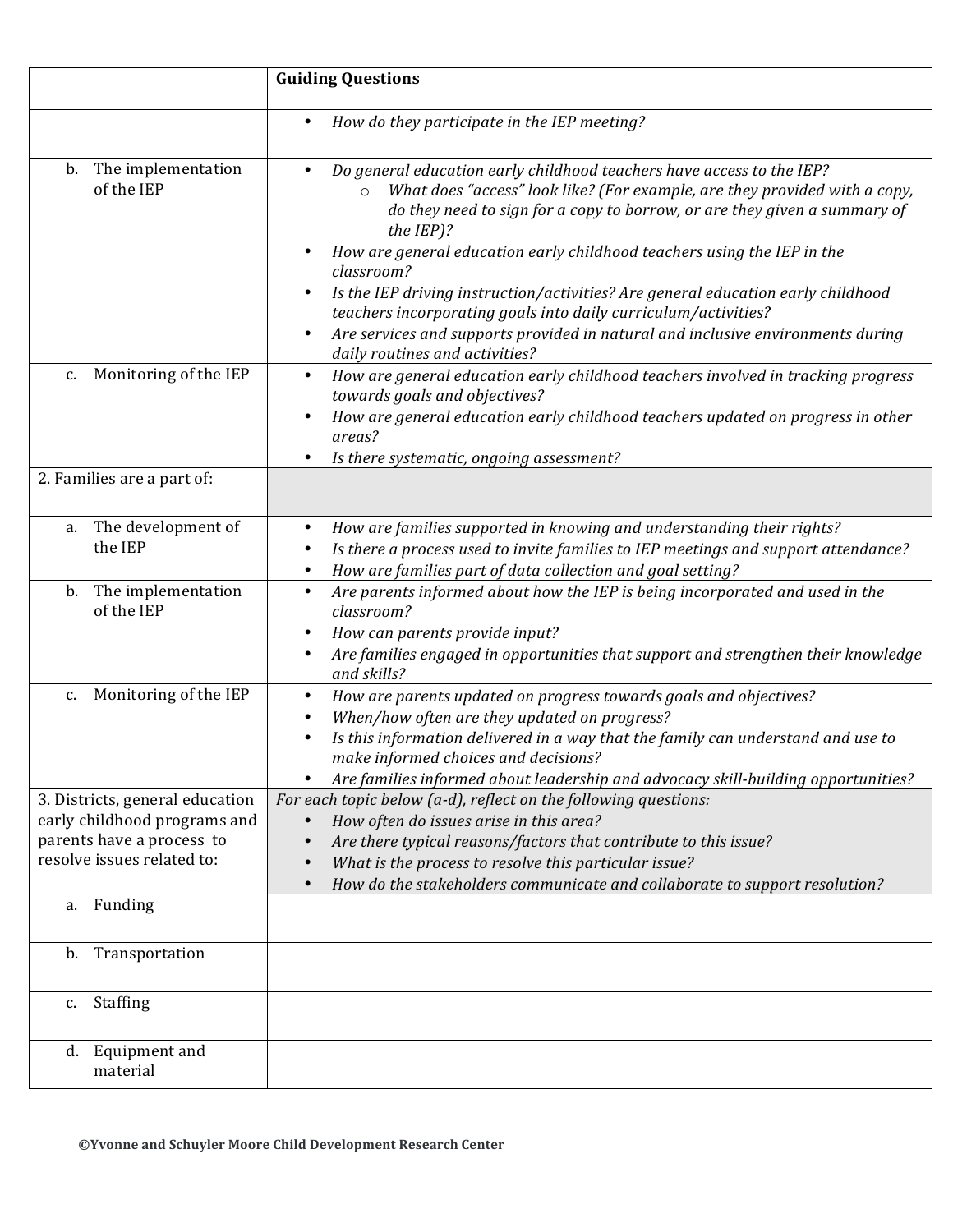|                                                                                                                                                                                                                                                                                  | <b>Guiding Questions</b>                                                                                                                                                                                                                                       |
|----------------------------------------------------------------------------------------------------------------------------------------------------------------------------------------------------------------------------------------------------------------------------------|----------------------------------------------------------------------------------------------------------------------------------------------------------------------------------------------------------------------------------------------------------------|
| 4. Early childhood special<br>education staff, general<br>education early childhood<br>staff, and families agree up on<br>communication strategies for<br>sharing relevant information<br>about the child's day (e.g.<br>mail, email, telephone,<br>communication book/log).     | What are these agreed-upon communication strategies?<br>$\bullet$<br>Are these strategies consistent and on-going?<br>Does communication include comments on strengths, expectations, and successes<br>(not just challenges/concerns)?                         |
| 5. Early childhood special<br>education staff and general<br>education early childhood<br>staff share information with<br>each other and families in<br>order to promote consistency<br>and reinforcement of learning<br>(e.g. curriculum, daily<br>activities, special events). | What types of information is shared among staff and families in order to promote<br>consistency and reinforcement of learning? Why?<br>How is this information shared?<br>How often is this information shared?                                                |
| 6. Meetings are attended by:                                                                                                                                                                                                                                                     | For each stakeholder below (a-c), reflect on the following questions:<br>What types of meetings do they attend?<br>What is the process for inviting these individuals?<br>How often are they in attendance?<br>What are the typical reasons for nonattendance? |
| Families<br>a.                                                                                                                                                                                                                                                                   |                                                                                                                                                                                                                                                                |
| Early childhood<br>b.<br>special education staff                                                                                                                                                                                                                                 |                                                                                                                                                                                                                                                                |
| <b>General education</b><br>d.<br>early childhood staff<br>who know the child<br>well                                                                                                                                                                                            |                                                                                                                                                                                                                                                                |
| 7. Early childhood special<br>education staff, general<br>education early childhood<br>staff, and families have a<br>process to make daily<br>transitions run smoothly,<br>including:                                                                                            | For each daily transition topic below (a-d), reflect on the following questions:<br>What does this process look like?<br>Is the procedure standard and followed consistently?<br>How successful/helpful is this process?                                       |
| a. Coordinating<br>transportation                                                                                                                                                                                                                                                |                                                                                                                                                                                                                                                                |
| b. Communicating<br>across programs                                                                                                                                                                                                                                              |                                                                                                                                                                                                                                                                |
| Establishing a routine<br>c.                                                                                                                                                                                                                                                     |                                                                                                                                                                                                                                                                |
| d. Addressing<br>scheduling issues                                                                                                                                                                                                                                               |                                                                                                                                                                                                                                                                |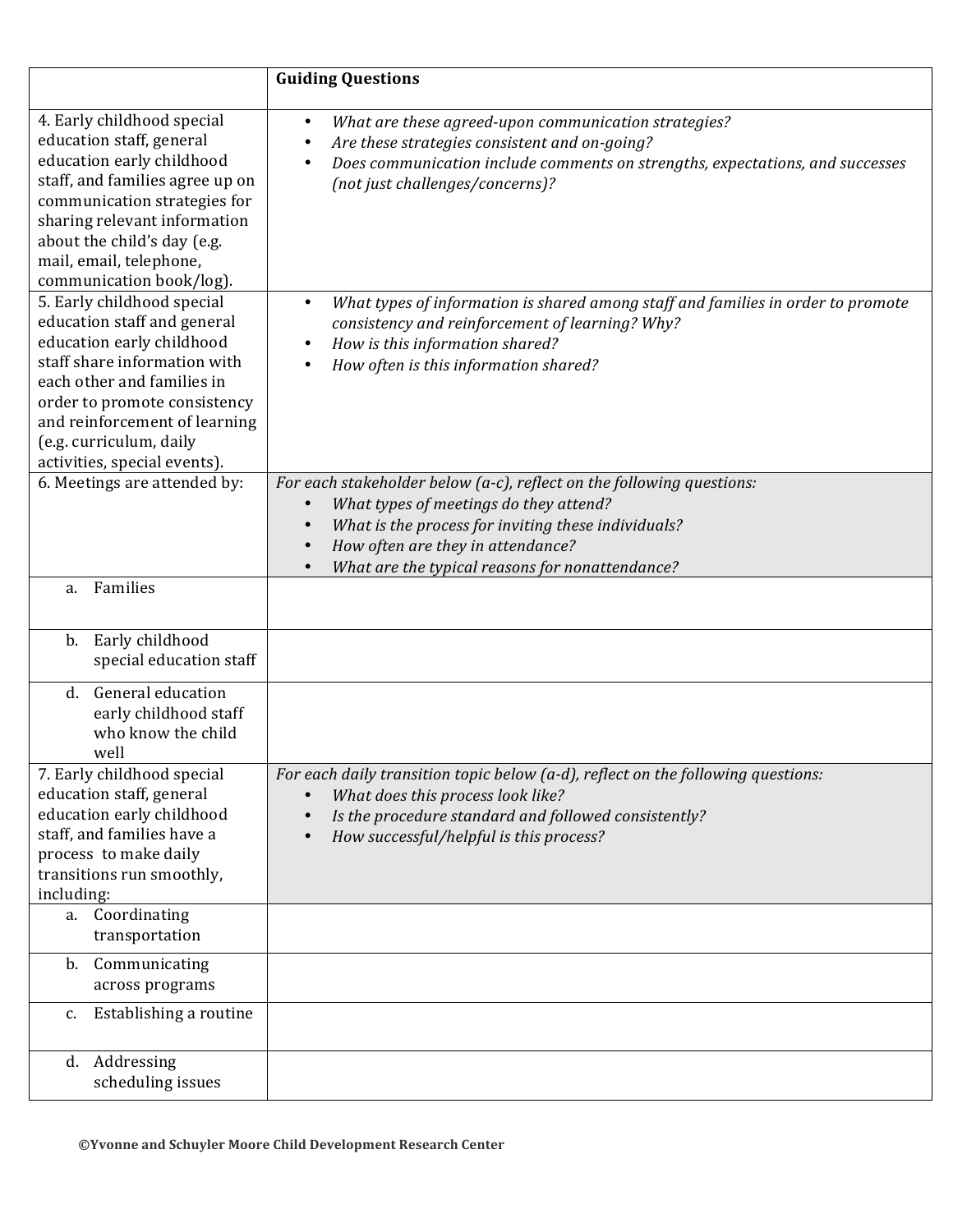|                                                                                                                                                        | <b>Guiding Questions</b>                                                                                                                                                                                                                                                                                                                                            |
|--------------------------------------------------------------------------------------------------------------------------------------------------------|---------------------------------------------------------------------------------------------------------------------------------------------------------------------------------------------------------------------------------------------------------------------------------------------------------------------------------------------------------------------|
| <b>Meaningful Participation</b>                                                                                                                        |                                                                                                                                                                                                                                                                                                                                                                     |
| 1. Programs supporting<br>children with disabilities use<br>state early learning standards<br>and/or program standards to<br>guide teaching decisions. | Is your district following state early learning standards?<br>$\bullet$<br>What do you use to guide your teaching decisions?<br>Does the daily schedule have a balance of structured activities, hands-on learning,<br>and outdoor time?<br>Are schedules posted, with opportunities for large group, small group, and<br>$\bullet$<br>individual time choice time? |
| 2. The early childhood<br>curriculum used for children<br>without IEPs is the same<br>curriculum used for those<br>with IEPs.                          | What curriculum does your district use for preschool?<br>$\bullet$<br>Do you use the same curriculum for all preschool programs/classes?<br>If not, why?<br>$\circ$                                                                                                                                                                                                 |
| 3. Early childhood special<br>education staff, general<br>education early childhood<br>staff, and families have a<br>process to:                       | For each topic below (a-c), reflect on the following questions:<br>What does this process look like?<br>Is the procedure standard and followed consistently?<br>How successful/helpful is this process?                                                                                                                                                             |
| Create shared goals<br>a.<br>and objectives for the<br>child to be<br>implemented across<br>programs                                                   |                                                                                                                                                                                                                                                                                                                                                                     |
| Develop modifications<br>b.<br>to implement the IEP<br>across programs                                                                                 |                                                                                                                                                                                                                                                                                                                                                                     |
| c. Identify and provide<br>needed resources and<br>services according to<br>the IEP                                                                    |                                                                                                                                                                                                                                                                                                                                                                     |
| 4. Early childhood special<br>education and general<br>education early childhood<br>program administrators<br>support:                                 | For each topic below (a-b), reflect on the following questions:<br>• What does this process look like?<br>Is the procedure standard and followed consistently?<br>How successful/helpful is this process?                                                                                                                                                           |
| Sharing of effective<br>a.<br>practices and helpful<br>tips with each other                                                                            |                                                                                                                                                                                                                                                                                                                                                                     |
| b. Engaging in joint goal<br>setting and planning<br>for all programs                                                                                  |                                                                                                                                                                                                                                                                                                                                                                     |
| <b>Supports for Inclusion</b>                                                                                                                          |                                                                                                                                                                                                                                                                                                                                                                     |
| <b>Administrative Supports</b>                                                                                                                         |                                                                                                                                                                                                                                                                                                                                                                     |
| 1. Programs have written<br>policies that articulate their<br>values related to supporting                                                             | Does your district have a written policy that is visible to all?<br>Does this document reflect the value of all children and involvement of families?<br>Are you "talking the talk" or "walking the walk"?                                                                                                                                                          |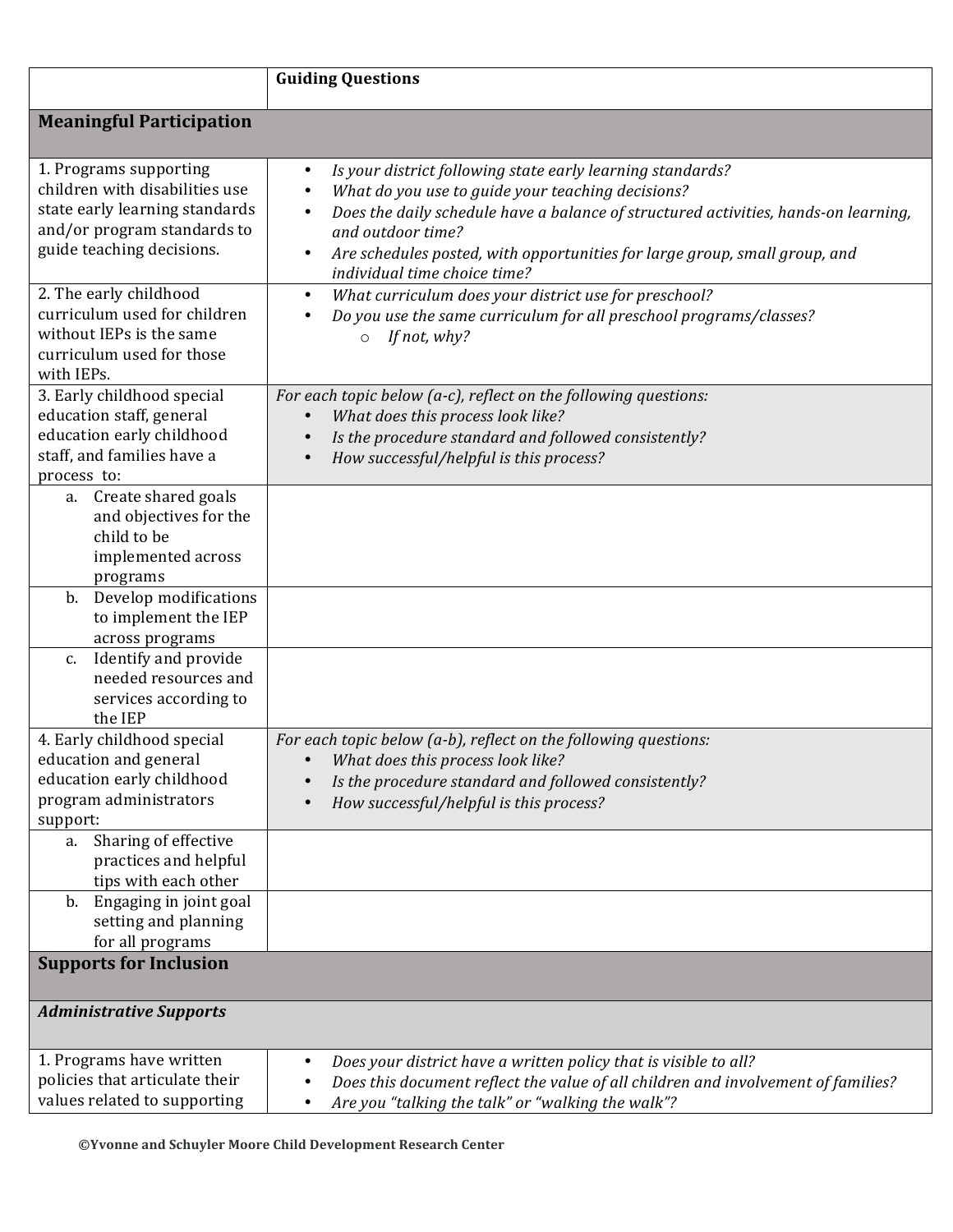|                                                                                                                                                                                                                                                                                                                         | <b>Guiding Questions</b>                                                                                                                                                                                                                                                                                                                                                                                                                                                                                                                                                                                                                                                                                                                                                                                                                                                                                                                                                                                                                                                                                                                                                                                                                                                                                                                                                                                                                                                                                                                                                                                                                                                                                                                                                                                                        |
|-------------------------------------------------------------------------------------------------------------------------------------------------------------------------------------------------------------------------------------------------------------------------------------------------------------------------|---------------------------------------------------------------------------------------------------------------------------------------------------------------------------------------------------------------------------------------------------------------------------------------------------------------------------------------------------------------------------------------------------------------------------------------------------------------------------------------------------------------------------------------------------------------------------------------------------------------------------------------------------------------------------------------------------------------------------------------------------------------------------------------------------------------------------------------------------------------------------------------------------------------------------------------------------------------------------------------------------------------------------------------------------------------------------------------------------------------------------------------------------------------------------------------------------------------------------------------------------------------------------------------------------------------------------------------------------------------------------------------------------------------------------------------------------------------------------------------------------------------------------------------------------------------------------------------------------------------------------------------------------------------------------------------------------------------------------------------------------------------------------------------------------------------------------------|
| all children, regardless of<br>ability.<br>2. State policies, guidelines,<br>and resources related to<br>inclusion are shared with<br>staff.<br>3. Time is built into personnel<br>work schedules for both<br>general education early<br>childhood program staff and<br>early childhood special<br>education staff for: | Is the atmosphere welcoming and accepting of children with disabilities and their<br>$\bullet$<br>families?<br>Do administrators and staff have an inclusive attitude and spirit?<br>Is people-first language used (for example: "Grant has Autism" not "Grant's<br>$\circ$<br>Autistic"; "Tia receives special education services" not "She is special ed")?<br>Are you advocating for inclusion by educating all parents about the<br>$\circ$<br>benefits of inclusion (for those with and without disabilities)?<br>Do teachers include children in conversations, answer questions as they<br>$\circ$<br>come up, and give simple and direct responses?<br>Do teachers have tools and strategies for addressing issues of disability and<br>$\circ$<br>inclusion?<br>Have leaders created a culture and climate in which staff feel a sense of belonging<br>and want to support the organization's mission and goals?<br>What are district leaders doing with this information?<br>$\bullet$<br>How is this information shared with staff?<br>When is it shared?<br>Do leaders promote adherence to and model the guidelines (for example: DEC<br>Position Statements, Recommended Practices)?<br>For each of the items below (a-e), reflect on the following questions:<br>How often is time built into general education early childhood staff's<br>schedules?<br>How many times per week/month/quarter?<br>$\circ$<br>How long is each session?<br>How often is time built into early childhood special education staff's<br>schedules?<br>How many times per week/month/quarter?<br>$\circ$<br>How long is each session?<br>$\circ$<br>How often is this actually happening (for example: is this time used for other<br>tasks?)?<br>What is accomplished during this time?<br>What kind of follow-up occurs afterward? |
| Training specific to<br>a.<br>supporting young<br>children with<br>disabilities<br>b. IEP development and<br>monitoring to include                                                                                                                                                                                      |                                                                                                                                                                                                                                                                                                                                                                                                                                                                                                                                                                                                                                                                                                                                                                                                                                                                                                                                                                                                                                                                                                                                                                                                                                                                                                                                                                                                                                                                                                                                                                                                                                                                                                                                                                                                                                 |
| <b>IEP</b> meetings<br>Joint planning<br>c.                                                                                                                                                                                                                                                                             |                                                                                                                                                                                                                                                                                                                                                                                                                                                                                                                                                                                                                                                                                                                                                                                                                                                                                                                                                                                                                                                                                                                                                                                                                                                                                                                                                                                                                                                                                                                                                                                                                                                                                                                                                                                                                                 |
| d. Formal and informal                                                                                                                                                                                                                                                                                                  |                                                                                                                                                                                                                                                                                                                                                                                                                                                                                                                                                                                                                                                                                                                                                                                                                                                                                                                                                                                                                                                                                                                                                                                                                                                                                                                                                                                                                                                                                                                                                                                                                                                                                                                                                                                                                                 |
| communication                                                                                                                                                                                                                                                                                                           |                                                                                                                                                                                                                                                                                                                                                                                                                                                                                                                                                                                                                                                                                                                                                                                                                                                                                                                                                                                                                                                                                                                                                                                                                                                                                                                                                                                                                                                                                                                                                                                                                                                                                                                                                                                                                                 |
| Joint professional<br>e.<br>development                                                                                                                                                                                                                                                                                 |                                                                                                                                                                                                                                                                                                                                                                                                                                                                                                                                                                                                                                                                                                                                                                                                                                                                                                                                                                                                                                                                                                                                                                                                                                                                                                                                                                                                                                                                                                                                                                                                                                                                                                                                                                                                                                 |
|                                                                                                                                                                                                                                                                                                                         |                                                                                                                                                                                                                                                                                                                                                                                                                                                                                                                                                                                                                                                                                                                                                                                                                                                                                                                                                                                                                                                                                                                                                                                                                                                                                                                                                                                                                                                                                                                                                                                                                                                                                                                                                                                                                                 |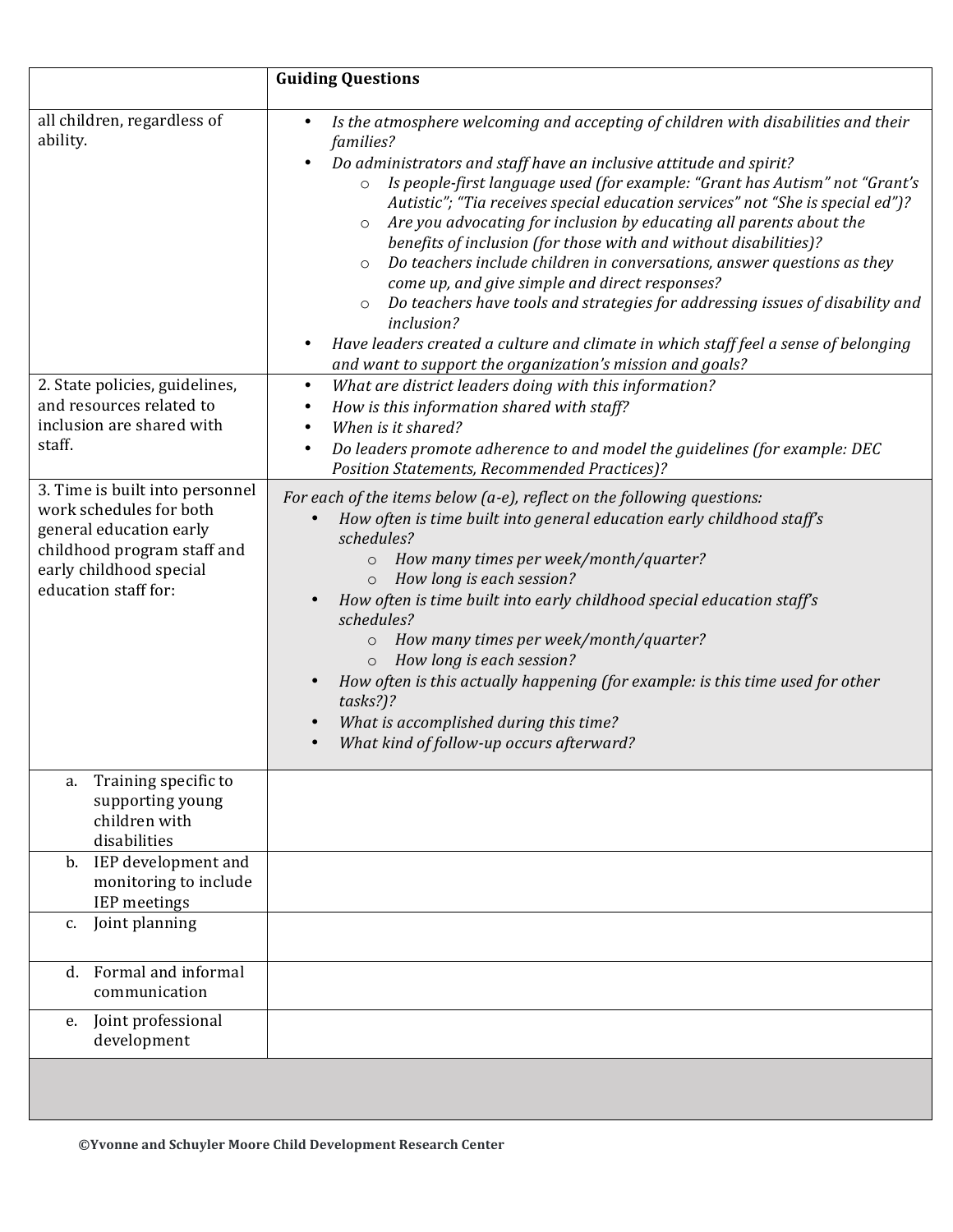|                                                                                                                                                                                                                                                                                                                                             | <b>Guiding Questions</b>                                                                                                                                                                                                                                                                                                                                                                                                                                                             |
|---------------------------------------------------------------------------------------------------------------------------------------------------------------------------------------------------------------------------------------------------------------------------------------------------------------------------------------------|--------------------------------------------------------------------------------------------------------------------------------------------------------------------------------------------------------------------------------------------------------------------------------------------------------------------------------------------------------------------------------------------------------------------------------------------------------------------------------------|
| <b>Professional Development</b>                                                                                                                                                                                                                                                                                                             |                                                                                                                                                                                                                                                                                                                                                                                                                                                                                      |
| 1. Staff are given the<br>opportunity to self-identify<br>professional development<br>needs:                                                                                                                                                                                                                                                | For each program below (a-e), reflect on the following questions:<br>When and how often are staff in these programs given this opportunity?<br>How is this information used?<br>What opportunities/outcomes are the result?<br>$\bullet$<br>What does professional development for district and school leaders/administrators<br>$\bullet$<br>look like?                                                                                                                             |
| Early Childhood<br>a.<br><b>Special Education</b>                                                                                                                                                                                                                                                                                           |                                                                                                                                                                                                                                                                                                                                                                                                                                                                                      |
| b. State Funded PreK                                                                                                                                                                                                                                                                                                                        |                                                                                                                                                                                                                                                                                                                                                                                                                                                                                      |
| Title 1 PreK<br>C <sub>1</sub>                                                                                                                                                                                                                                                                                                              |                                                                                                                                                                                                                                                                                                                                                                                                                                                                                      |
| <b>Head Start</b><br>d.                                                                                                                                                                                                                                                                                                                     |                                                                                                                                                                                                                                                                                                                                                                                                                                                                                      |
| Child Care<br>e.                                                                                                                                                                                                                                                                                                                            |                                                                                                                                                                                                                                                                                                                                                                                                                                                                                      |
| 2. General education early<br>childhood program staff and<br>early childhood special<br>education staff participate in<br>shared professional learning<br>opportunities to ensure they<br>are prepared to support<br>young children with<br>disabilities in inclusive<br>programs. These professional<br>learning opportunities<br>include: | For each of the topics below (a-f), reflect on the following questions:<br>Is there a published schedule of these topics that is made available throughout the<br>year?<br>When does this professional learning opportunity occur?<br>What format does it take place in (for example: online modules, large group<br>$\bullet$<br>trainings, 1:1 coaching, etc.)?<br>What type of follow-up occurs after?<br>What is the outcome/effect of providing staff with these opportunities? |
| <b>Understanding IDEA</b><br>a.<br>guidelines related to<br>educating young<br>children with<br>disabilities                                                                                                                                                                                                                                |                                                                                                                                                                                                                                                                                                                                                                                                                                                                                      |
| b. Understanding ADA<br>guidelines related to<br>educating young<br>children with<br>disabilities                                                                                                                                                                                                                                           |                                                                                                                                                                                                                                                                                                                                                                                                                                                                                      |
| <b>Understanding Head</b><br>$c_{\cdot}$<br>Start guidelines<br>related to educating<br>young children with<br>disabilities                                                                                                                                                                                                                 |                                                                                                                                                                                                                                                                                                                                                                                                                                                                                      |